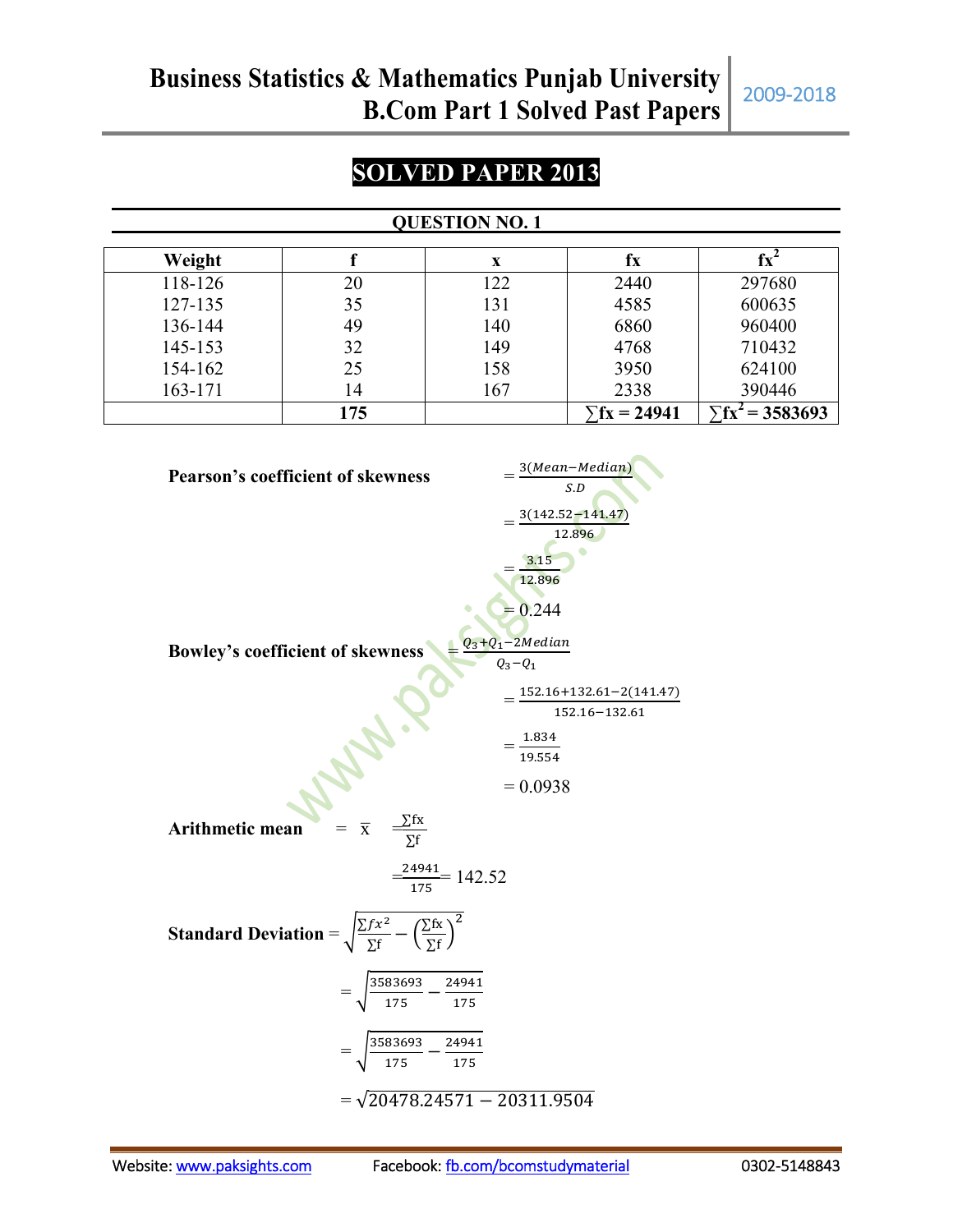|                                                            | $=\sqrt{166.29531}$                                |                                        |     |                         |
|------------------------------------------------------------|----------------------------------------------------|----------------------------------------|-----|-------------------------|
| S.D.                                                       | $= 12.869$                                         |                                        |     |                         |
| For median and quartiles, we consider the following table: |                                                    |                                        |     |                         |
| Weight                                                     | C.B.                                               | $\mathbf F$                            | C.f |                         |
| 118-126                                                    | 117.5-126.5                                        | 20                                     | 20  |                         |
| 127-135                                                    | 126.5-135.5                                        | 35                                     | 55  | $Q_1$<br>$\rightarrow$  |
| 136-144                                                    | 135.5-144.5                                        | 49                                     | 104 | Median<br>$\rightarrow$ |
| 145-153                                                    | 144.5-153.5                                        | 32                                     | 136 | $Q_3$<br>$\rightarrow$  |
| 154-162                                                    | 153.5-162.5                                        | 25                                     | 161 |                         |
| 163-171                                                    | 162.5-171.5                                        | 14                                     | 175 |                         |
| Median                                                     | $= l + \frac{h}{f} \left( \frac{n}{2} - c \right)$ |                                        |     |                         |
|                                                            |                                                    |                                        |     |                         |
| $\frac{n}{2}$                                              | $=\frac{175}{2}$ 87.5                              |                                        |     |                         |
| $\mathbf{1}$                                               | $= 135.5$                                          |                                        |     |                         |
| $\boldsymbol{h}$                                           | $= 9$                                              |                                        |     |                         |
| $\mathbf f$                                                | $= 49$                                             |                                        |     |                         |
| $\overline{C}$                                             | $= 55$                                             |                                        |     |                         |
| Median                                                     |                                                    | $=$ 135.5 + $\frac{9}{49}$ (87.5 – 55) |     |                         |
|                                                            | $= 134.5 + 5.969$                                  |                                        |     |                         |
| Median                                                     | = 141.47<br>= $l + \frac{h}{f}(\frac{n}{2} - c)$   |                                        |     |                         |
| $Q_1$                                                      |                                                    |                                        |     |                         |
| n<br>$\overline{4}$                                        | $=\frac{175}{4}$ 43.75                             |                                        |     |                         |
| $\mathbf{1}$                                               | $= 126.5$                                          |                                        |     |                         |
| $\boldsymbol{\mathrm{h}}$                                  | $= 9$                                              |                                        |     |                         |
| $\mathbf f$                                                | $= 35$                                             |                                        |     |                         |
| $\mathbf C$                                                | $=20$                                              |                                        |     |                         |
| $\mathbf{Q}_1$                                             |                                                    | $=126.5+\frac{9}{35}(43.75-20)$        |     |                         |
|                                                            | $= 126.5 + 6.1071$                                 |                                        |     |                         |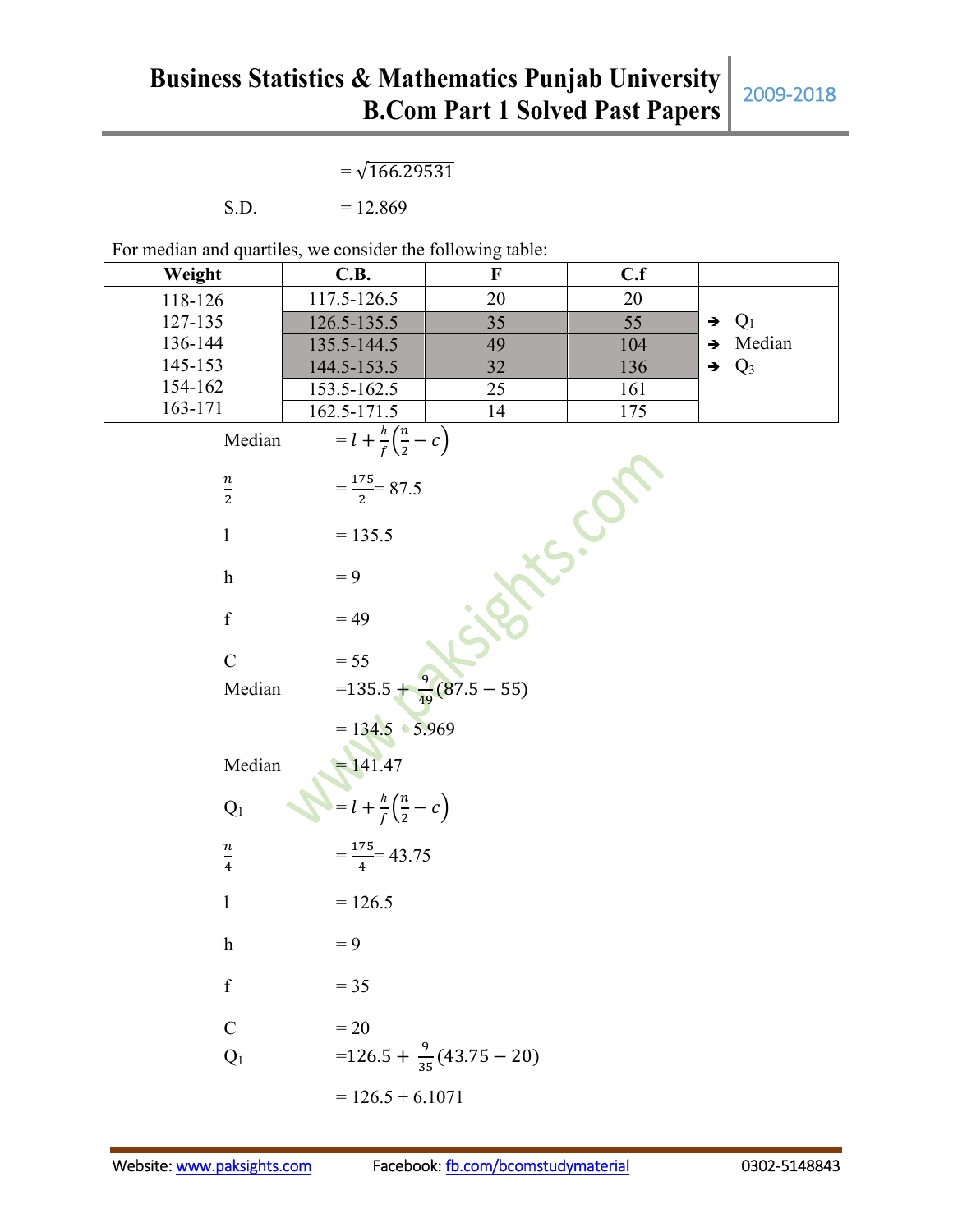# **Business Statistics & Mathematics Punjab University B.Com Part 1 Solved Past Papers** 2009-2018

 $Q_1$  = 132.61

 $h(3n)$ 

Q<sub>3</sub> = 
$$
l + \frac{h}{f}(\frac{3n}{4} - c)
$$
  
\n
$$
\frac{3n}{4} = \frac{3 \times 175}{4} = 131.25
$$
\nQ<sub>3</sub> = 144.5 +  $\frac{9}{32}$ (131.25 - 104)  
\n= 144.5 + 7.664  
\nQ<sub>3</sub> = 152.16

**QUESTION NO. 2**

| <b>Commodity</b> | 2008           |         | 2012                      |                           |          |                               |           |                                |
|------------------|----------------|---------|---------------------------|---------------------------|----------|-------------------------------|-----------|--------------------------------|
|                  | p <sub>o</sub> | $q_{0}$ | $\mathbf{p}_{\mathbf{n}}$ | $\mathbf{q}_{\mathbf{n}}$ | $p_nq_o$ | p <sub>o</sub> q <sub>o</sub> | $p_n q_n$ | $\mathbf{p}_{o}\mathbf{q}_{n}$ |
| A                | 5.0            | 80      | 8.7                       | 100                       | 696      | 400                           | 870       | 500                            |
| B                | 3.6            | 90      | 5.7                       | 95                        | 513      | 324                           | 541.5     | 342                            |
|                  | 3.1            | 20      | 4.6                       | 30                        | 92       | 92                            | 138       | 93                             |
|                  |                |         |                           |                           | 1301     | 786                           | 1549.5    | 935                            |

Laspreyr's price index  $\Sigma p_n q_o$  $\frac{\sum p_n q_o}{\sum p_o q_o} \ge 100$  $=\frac{1301}{706}$  $\frac{1301}{786}$  x 100  $= 165,52$ Paasche's price index  $\Sigma p_n q_n$  $\frac{\sum p_n q_n}{\sum p_o q_n} \ge 100$  $=\frac{1549.5}{025}$  $\frac{343.5}{935}$  x 100  $= 165.72$ **Marshall's price index**  $\Sigma p_n q_o + \Sigma p_n q_n$  $\frac{\sum p_n q_0 + \sum p_n q_n}{\sum p_o q_o + \sum p_o q_n} \ge 100$  $=\frac{1301+1549.5}{706+035}$  $\frac{301+1349.5}{786+935} \times 100$  $=\frac{280.5}{1734}$  $\frac{280.5}{1721}$  x 100  $= 165.63$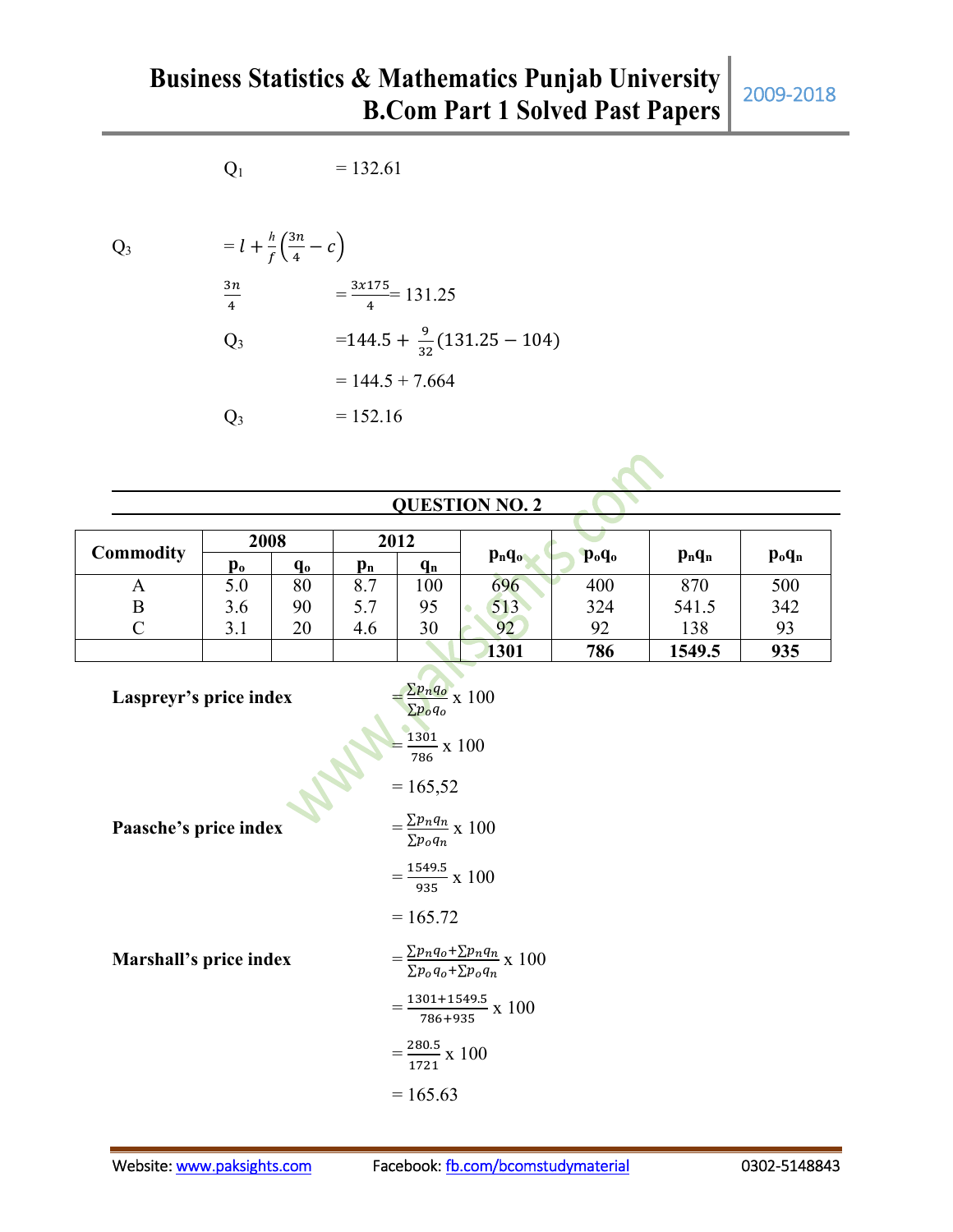# **Business Statistics & Mathematics Punjab University B.Com Part 1 Solved Past Papers** 2009-2018

Fisher's price index

 $s$   $index \times$   $P aasche's$   $index$ 

 $=\sqrt{165.52 \times 165.72}$ 

 $= 165.621$ 

## **QUESTION NO. 3**

- **(i)** H<sub>o</sub>: Income and type of school are independent.
	- $H<sub>I</sub>$ : Income and type of school are dependent.
- (ii) Level of significance  $= \alpha = 5\% = 0.05$
- (iii) Test statistic following  $x^2$  distribution at 1 d.f.  $x^2 = \sum_{k=0}^{(0-E)^2}$

**(iv) Critical Region:**

 $x_{cal}^2 \geq x_{tab}^2$ 

 $x_{cal}^2 \geq 3.84$ 

| Income | <b>Private</b>          | Government                              | <b>Total</b> |
|--------|-------------------------|-----------------------------------------|--------------|
| High   | 1000x656<br>410<br>1600 | 1000x944<br>$= 590$<br>$\frac{1600}{ }$ | 1000         |
| Low    | 600x656<br>$= 246$      | 600x944<br>$= 354$<br>1600              | 600          |
|        | 656                     | 944                                     | 600          |

Calculation of  $x^2$  value is shown below

| O (Observed<br>Frequency) | E (Expected<br>Frequency) | $O - E$ | $(O-E)^2$ | $(O-E)^2/E$ |
|---------------------------|---------------------------|---------|-----------|-------------|
| 494                       | 410                       | 84      | 7056      | 17.20976    |
| 506                       | 590                       | $-84$   | 7056      | 11.95932    |
| 162                       | 246                       | $-84$   | 7056      | 28.68293    |
| 438                       | 354                       | 84      | 7056      | 19.93220    |
|                           |                           |         |           | 77.78421    |

**Conclusion:** Since  $x_{cal}^2 = 77.78 > 3.84$  so it falls in critical region, we reject H<sub>o</sub> and conclude that income and type of school are dependent.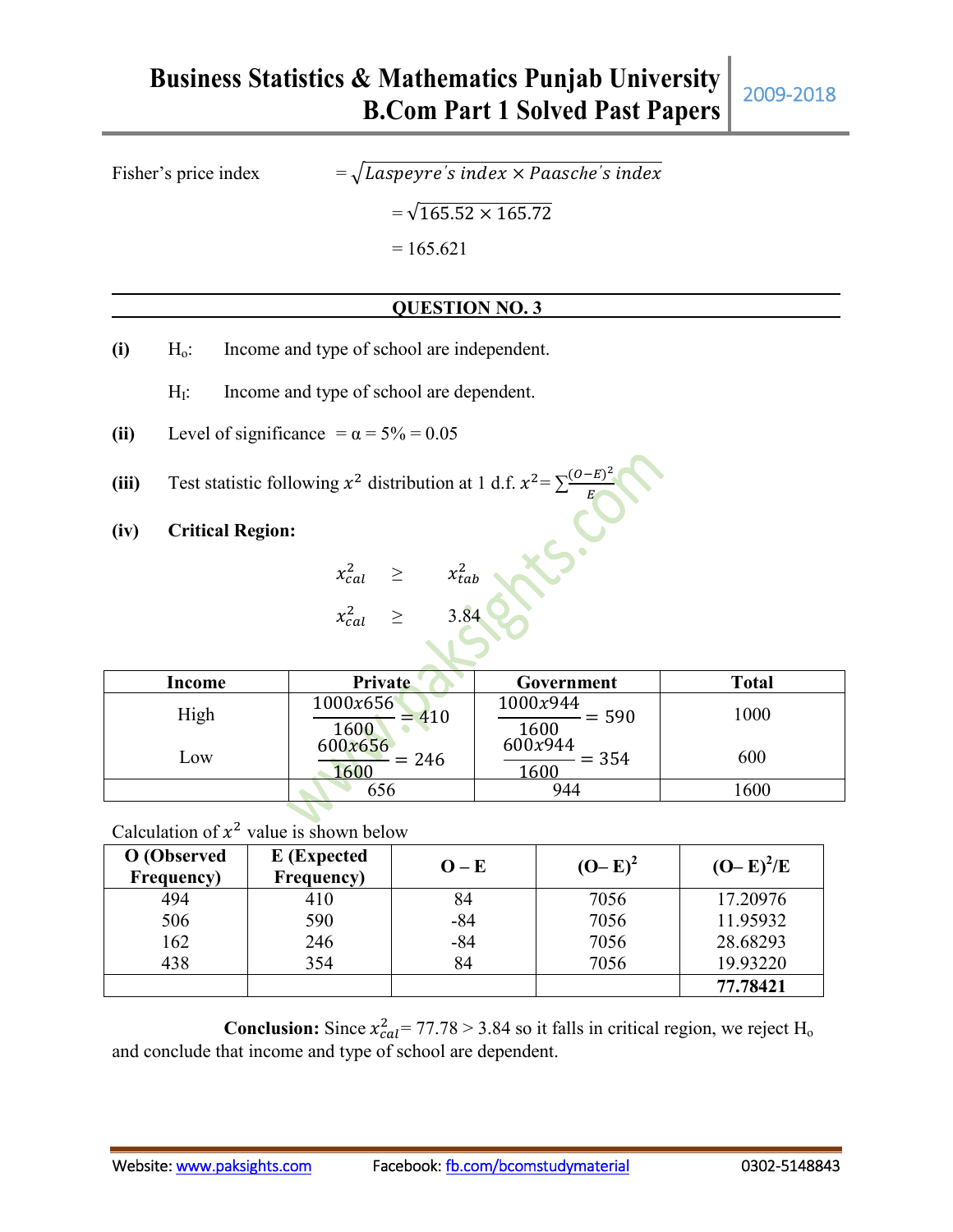### **QUESTION NO. 4**

**(i)**

**Population elements =** 0, 3, 6, 12, 15,18

**Population Size**  $=N = 6$ 

**Sample Size**  $= n= 3$ 

#### **Let x denotes the element of population**

| $\mathbf X$   | ${\bf X}^2$        |
|---------------|--------------------|
| 0             | 0                  |
| 3             | 9                  |
| 6             | 36                 |
| 12            | 144                |
| 15            | 225                |
| 18            | 324                |
| $\Sigma$ X=54 | $\Sigma X^2 = 738$ |

Population mean 
$$
\mu = \frac{\sum X}{N} = \frac{54}{6} = 9
$$

| 0           | 0              |
|-------------|----------------|
| 3           | 9              |
| 6           | 36             |
| 12          | 144            |
| 15          | 225            |
| 18          | 324            |
| $\sum X=54$ | $\sum X^2=738$ |

\nPopulation mean  $\mu = \frac{\sum X}{N} = \frac{54}{6} = 9$ 

\nPopulation Variance  $= \sigma^2 = \frac{\sum X^2}{N} (\frac{\sum X}{N})^2$ 

$$
\sigma^2 = \frac{738}{6} - (9)^2 = 123 - 81 = 42
$$

Number of all possible samples without replacement =  ${}^NC_n = {}^6C_3 = 20$ **Sample with corresponding means are given below:**

| <b>Samples</b> | Sample mean $(\bar{x})$ | <b>Samples</b> | Sample mean $(\bar{x})$ |
|----------------|-------------------------|----------------|-------------------------|
| 0, 3, 6        |                         | 3, 6, 12       |                         |
| 0, 3, 12       |                         | 3, 6, 15       | 8                       |
| 0, 3, 15       | 6                       | 3, 6, 18       |                         |
| 0, 3, 18       |                         | 3, 12, 15      | 10                      |
| 0, 6, 12       | 6                       | 3, 12, 18      |                         |
| 0, 6, 15       |                         | 3, 15, 18      | 12                      |
| 0, 6, 18       | 8                       | 6, 12, 15      | 11                      |
| 0, 12, 15      | 9                       | 6, 12, 18      | 12                      |
| 0, 12, 18      | 10                      | 6, 15, 18      | 13                      |
| 0, 15, 18      | 11                      | 12, 15, 18     |                         |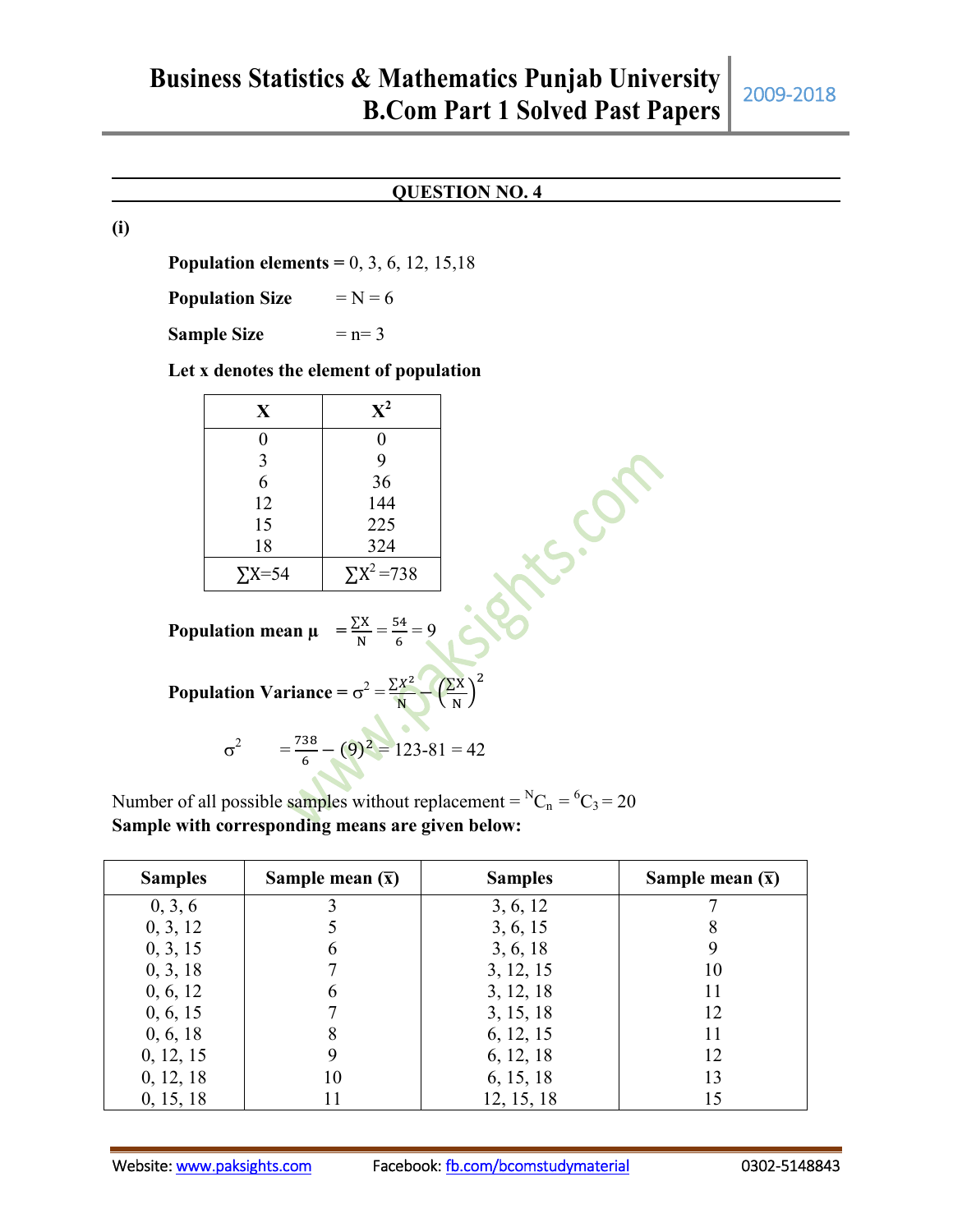| $\overline{\mathbf{X}}$                                                                                 | f                                          | $P(\overline{x})$ | $\overline{x}$ . $P(\overline{x})$ | $\overline{\overline{x}^2}$ . $\overline{P}(\overline{x})$ |  |
|---------------------------------------------------------------------------------------------------------|--------------------------------------------|-------------------|------------------------------------|------------------------------------------------------------|--|
| $\mathfrak{Z}$                                                                                          | $\mathbf{1}$                               | 1/20              | 3/20                               | 9/20                                                       |  |
| 5                                                                                                       | $\mathbf{1}$                               | 1/20              | 5/20                               | 25/20                                                      |  |
| $\sqrt{6}$                                                                                              |                                            | 2/20              | 12/20                              | 72/20                                                      |  |
| $\overline{7}$                                                                                          | $\begin{array}{c} 2 \\ 3 \\ 2 \end{array}$ | 3/20              | 21/20                              | 147/20                                                     |  |
| 8                                                                                                       |                                            | 2/20              | 16/20                              | 128/20                                                     |  |
| 9                                                                                                       | $\overline{2}$                             | 2/20              | 18/20                              | 162/20                                                     |  |
| 10                                                                                                      | $\overline{c}$                             | 2/20              | 20/20                              | 200/20                                                     |  |
| 11                                                                                                      | $\overline{3}$                             | 3/20              | 33/20                              | 363/20                                                     |  |
| 12                                                                                                      | $\overline{2}$                             | 2/20              | 24/20                              | 288/20                                                     |  |
| 13                                                                                                      | $\mathbf{1}$                               | 1/20              | 13/20                              | 169/20                                                     |  |
| 15                                                                                                      |                                            | 1/20              | 15/20                              | 225/20                                                     |  |
|                                                                                                         | $\Sigma f = 20$                            |                   | 180/20                             | 1788/20                                                    |  |
| Mean of sampling distribution of means                                                                  |                                            |                   |                                    |                                                            |  |
| $=\frac{180}{20}=9$<br>$=\overline{x} \cdot P(\overline{x})$<br>$\mu_{\overline{x}}$                    |                                            |                   |                                    |                                                            |  |
| Variance of sampling Distribution                                                                       |                                            |                   |                                    |                                                            |  |
| $\sigma_{\overline{x}}^2 = \sum \overline{x}^2 P(\overline{x}) - [\sum \overline{x} P(\overline{x})]^2$ |                                            |                   |                                    |                                                            |  |

#### **Sampling distribution of means is given below:**

$$
\mu_{\overline{x}} = \overline{x} \cdot P(\overline{x}) = \frac{180}{20} = 9
$$

$$
\sigma_{\overline{x}}^2 = \sum \overline{x}^2 P(\overline{x}) - [\sum \overline{x} P(\overline{x})]^2
$$
  
=  $\frac{1788}{20} - (9)^2$   
= 89.4 - 81  
 $\sigma_{\overline{x}}^2 = 8.4$ 

(i) Relationship between sampling distribution of the means  $\mu_{\overline{x}}$  and population mean ( $\mu$ ) is:

Verification:

$$
\mu_{\overline{x}} = \mu
$$

Verification:

$$
\mu_{\overline{x}}=9\ ,\ \mu=9
$$

Hence,  $\mu_{\overline{x}} = \mu$  (Both are equal)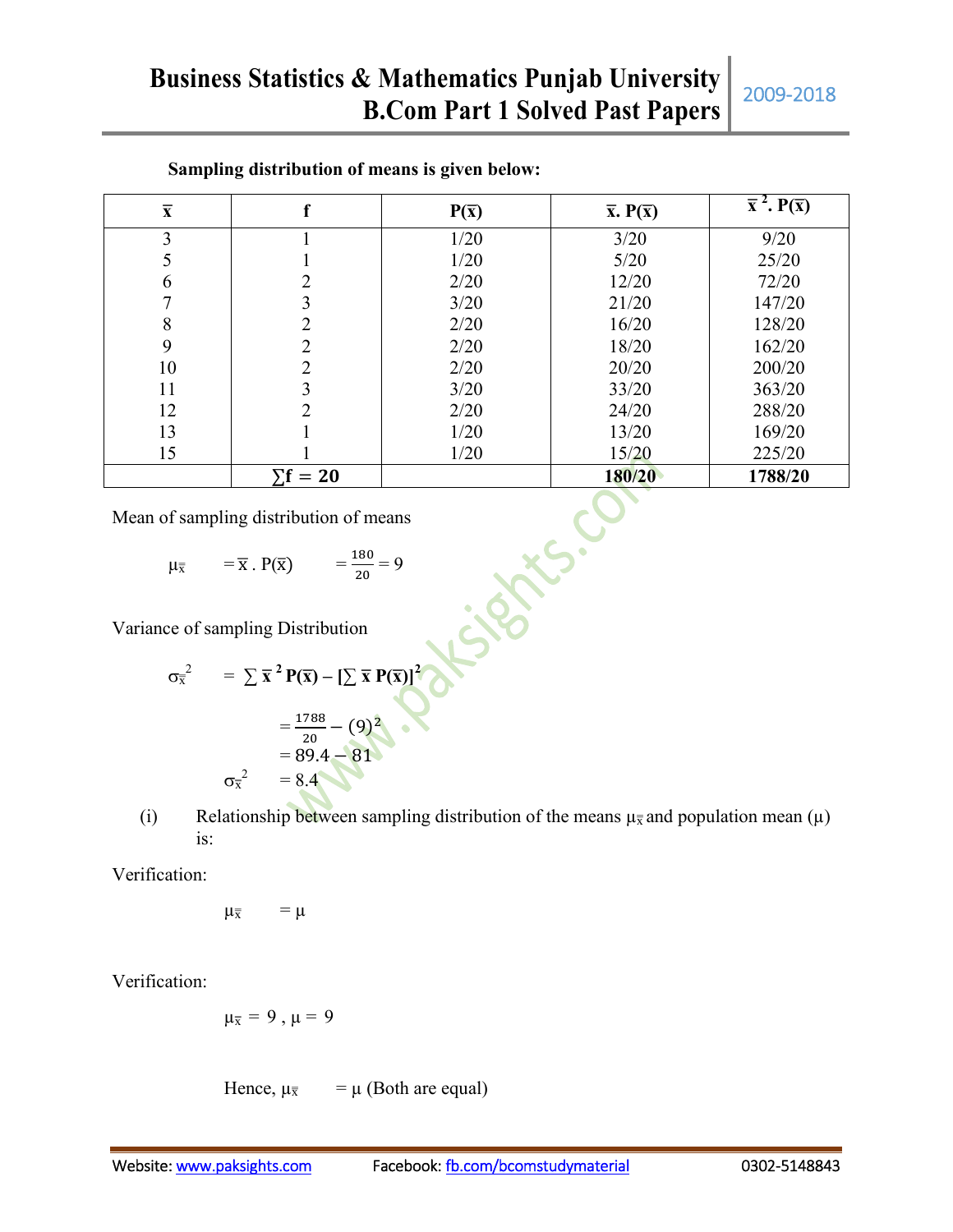(ii) Relationship between variance of sampling distribution  $(\sigma_{\overline{x}}^2)$  and population **variance**  $\sigma^2$  **is:** 

$$
\sigma_{\overline{x}}^2 \quad \ = \frac{\sigma^2}{n} \frac{N\!-\!n}{N\!-\!1}
$$

Verification: Since,  $\sigma_{\overline{x}}^2$  $=$  8.4

And 
$$
\frac{\sigma^2}{n} \cdot \frac{N-n}{N-1}
$$

$$
= \frac{42}{3} \times \frac{6-3}{6-1}
$$

$$
= 14 \times 12
$$

$$
= 8.4
$$

So,

$$
\sigma_{\overline{x}}^2 = \frac{\sigma^2}{n} \cdot \frac{N-n}{N-1} = 8.4 \text{ Verified}
$$

3 5

### **QUESTION NO. 5**

Tre.com

| $\equiv$<br>$\mathbf{A}$                          | $\begin{bmatrix} 1 \\ 4 \\ 3 \end{bmatrix}$ | 3<br>$^{-2}$<br>$\overline{2}$ | $\frac{5}{7}$ |
|---------------------------------------------------|---------------------------------------------|--------------------------------|---------------|
| $ A  = \begin{vmatrix} 1 \\ 4 \\ 3 \end{vmatrix}$ |                                             | 3<br>$^{-2}$<br>2              | $\frac{5}{7}$ |

Expanding from  $1<sup>st</sup>$  Row:

$$
|A| = 1\begin{vmatrix} -2 & 7 \\ 2 & -4 \end{vmatrix} - 3\begin{vmatrix} 4 & 7 \\ 3 & -4 \end{vmatrix} + 5\begin{vmatrix} 4 & -2 \\ 3 & 2 \end{vmatrix}
$$
  
= 1 (8-14) – 3 (-16-21) + 5(8+6)  
= 1 (-6) – 3 (-37) + 5(14)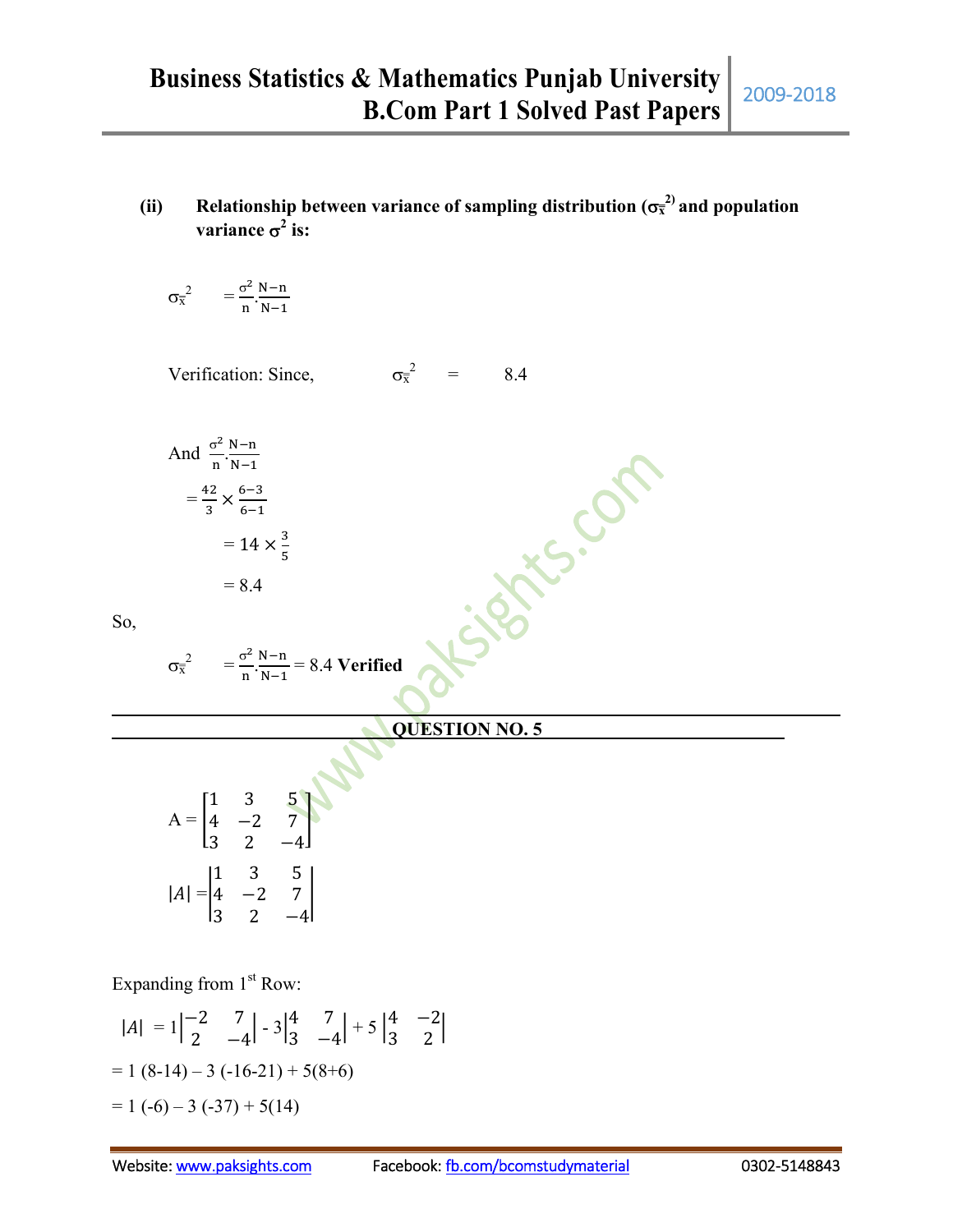$= -6+111+70$  $|A| = 175$ 

 −2 7 2 −4 − 4 7 3 −4 + 4 −2 <sup>3</sup> <sup>2</sup> Adj A = − 3 5 2 −4 1 5 3 −4 − 1 3 3 2 <sup>3</sup> <sup>5</sup> −2 7 − 1 5 4 7 − 1 3 4 −2 = (8 − 14) −(−16 − 21) (8 + 6) −(−12 − 10) (−4 − 15) −(2 − 9) (21 + 10) −(7 − 20) (−2 − 12) = −6 37 14 22 −19 7 31 13 −14 Adj A = −6 22 31 37 −19 13 14 7 −14 t t t After taking Transpose

$$
A^{-1} = \frac{1}{|A|}
$$
 adj. (A)

$$
=\frac{1}{175}\begin{bmatrix} -6 & 22 & 31 \\ 37 & -19 & 13 \\ 14 & 7 & -14 \end{bmatrix}
$$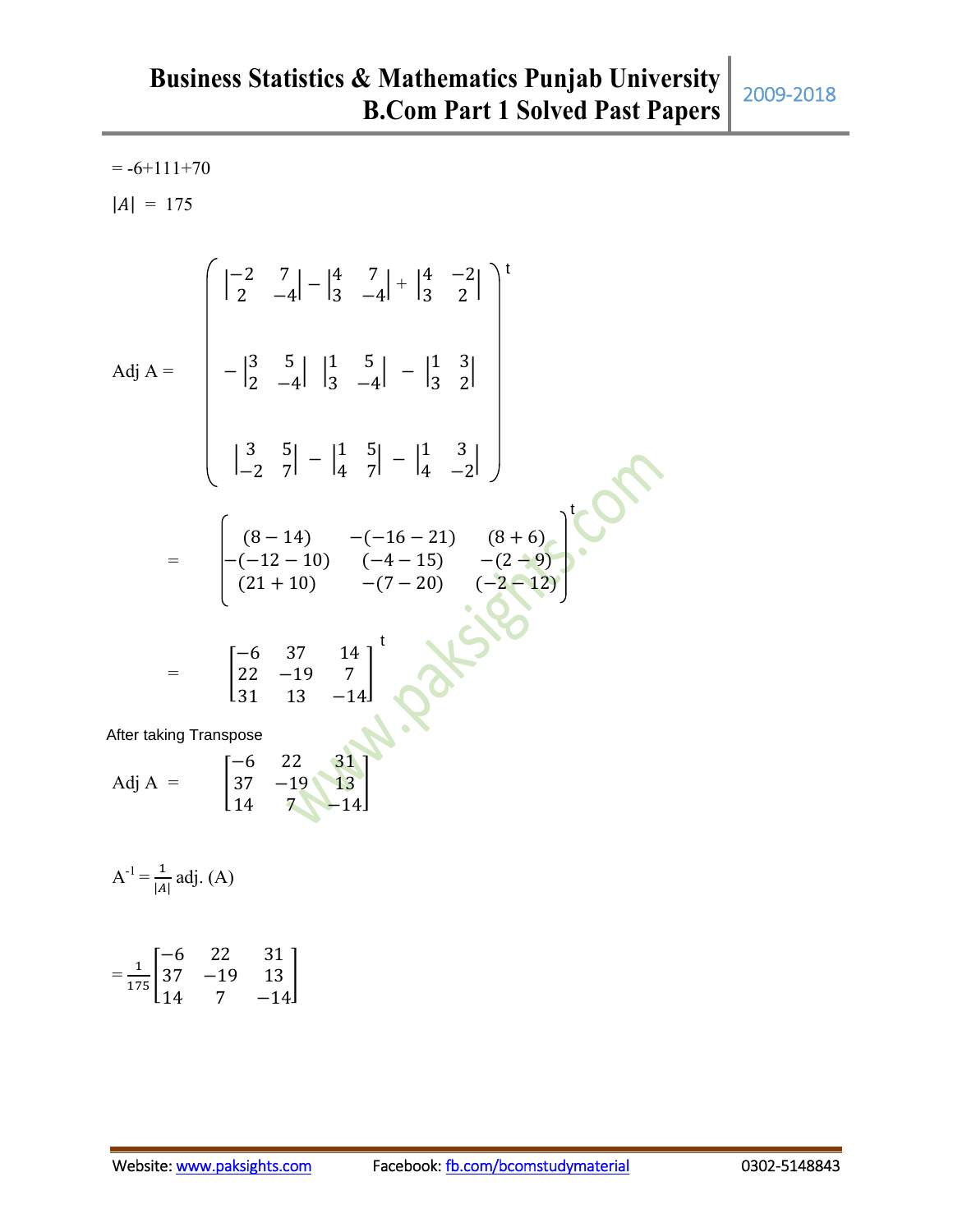|     | 22    | 31  |
|-----|-------|-----|
| 175 | 175   | 175 |
| 37  | $-19$ | 13  |
| 175 | 175   | 175 |
| 14  |       | 14  |
| 175 | 175   | 175 |
|     |       |     |

#### **QUESTION NO. 6**

(a)  $4x - 3y = 10$ 

 $5x - 7y = 6$ 

Multiplying eq. (1) by 5 and eq. (2) by 4 and then subtracting the resultant equations:

| Or | (i)  | $20x - 15y$                                  | $= 50$             |
|----|------|----------------------------------------------|--------------------|
|    | (ii) | $20x + 28y$                                  | $= 24$             |
|    |      | 13y                                          | $= 26$             |
|    |      | $\mathbf{y}$                                 | $=\frac{26}{13}=2$ |
|    |      | By putting the value of $y$ in equation (i): |                    |
|    |      | $4x - 3(2) = 10$                             |                    |
|    |      | $4x - 6$                                     | $=10$              |
|    |      | 4x                                           | $= 10 + 6$         |
|    |      | 4x                                           | $= 16$             |
|    |      | $\mathbf X$                                  | $= 16/4$           |
|    |      | X                                            | $=4$               |

Hence, Solution set =  $\{[4, 2]\}$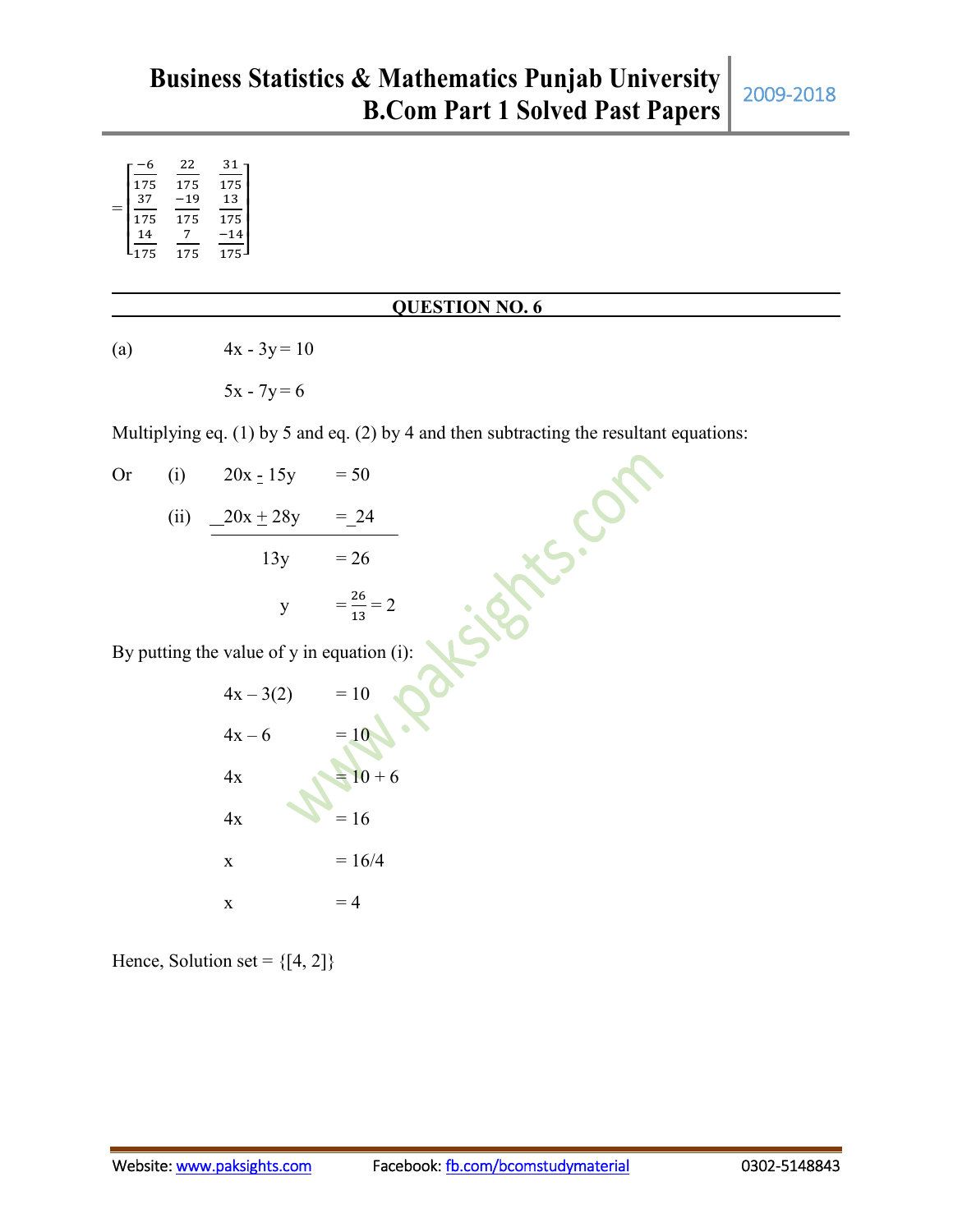# **Business Statistics & Mathematics Punjab University B.Com Part 1 Solved Past Papers** 2009-2018

**QUESTION NO. 6** (b) Let, Length of rectangular  $plot = x$  yards Width of rectangular plot  $=$  y yards Area of rectangular  $plot = 2000$  sq.yards xy = 2000 …..…….(1) Total length of the fencing = 180 yards = Perimeter<br>  $2x+2y = 180$ <br>  $2(x+y) = 180$ <br>  $X+Y = 180/2$ <br>  $X+y = 90$ <br>
From eq. (2)<br>  $Y = 90-x$ <br>
Putting in rq. (1):<br>  $X(90-x) = 2000$ <br>  $90x-x^2 = 2r^2$  $2x+2y = 180$  $2(x+y) = 180$  $X+Y = 180/2$  $X+y = 90$ From eq. (2)  $Y = 90-x$ Putting in rq. (1):  $X(90-x) = 2000$  $90x - x^2 = 2000$ Or  $x^2 - 90x + 2000 = 0$ a =  $1$ b  $=$  -90 c  $= 2000$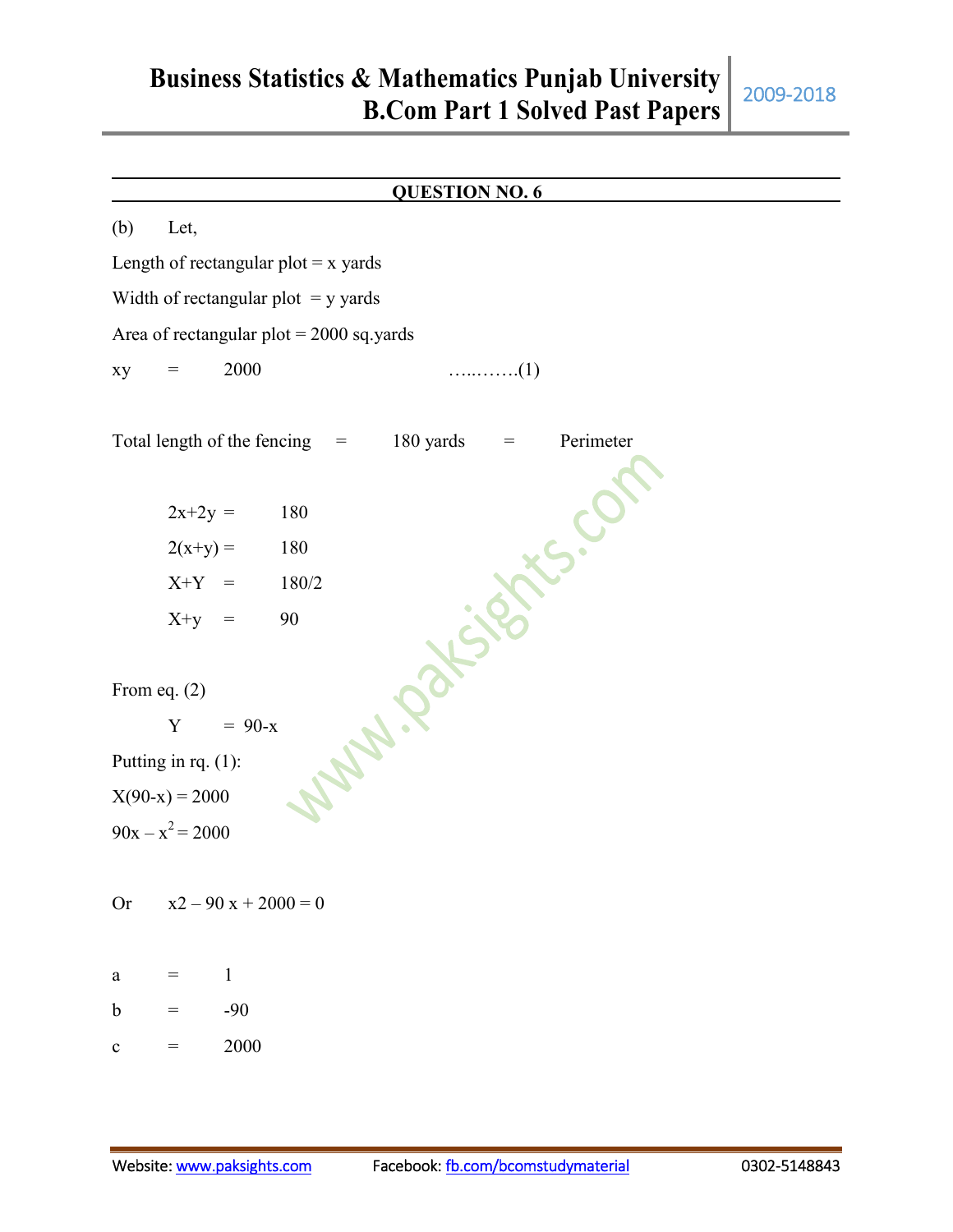| $\mathbf X$           | $-b \pm \sqrt{b^2-4ac}$<br>2a                                 |
|-----------------------|---------------------------------------------------------------|
| $\equiv$              | $-(-90)\pm\sqrt{(-90)^2-4(1)(2000)}$<br>2(1)                  |
|                       | $90 \pm \sqrt{8100 - 8000}$<br>$\overline{2}$                 |
| $=$                   | $90 \pm \sqrt{100}$<br>$\overline{2}$                         |
|                       | $90{\pm}10$<br>$\overline{c}$                                 |
| $\mathbf X$           | $90 - 10$<br>$90 + 10$<br>$\mathbf X$<br>$\overline{2}$<br>,  |
|                       | $\frac{80}{2}$<br>$\frac{100}{2}$<br>$\overline{\phantom{a}}$ |
|                       | 50<br>40                                                      |
| For $X = 50$          |                                                               |
| Putting in $y = 90-x$ |                                                               |
|                       | $= 90 - 50$                                                   |
|                       | $Y = 40$                                                      |
| For $X = 40$          |                                                               |
| Putting in $y = 90-x$ |                                                               |
|                       | $= 90 - 40$                                                   |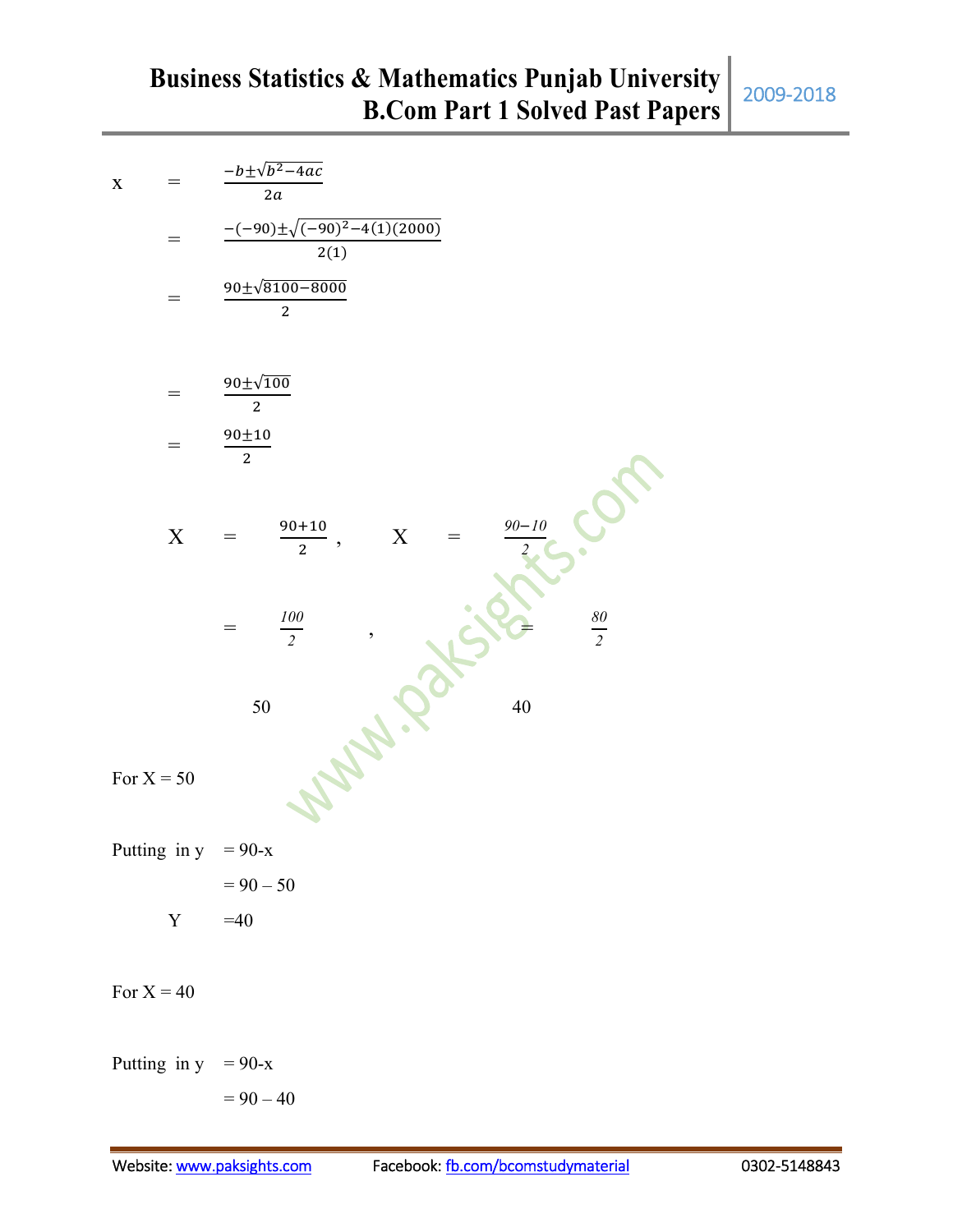$Y = 50$ 

Hence,

| If length of the plot  | $=$ | 50 yards |
|------------------------|-----|----------|
| Then width of the plot | $=$ | 40 Yards |

And if

| If length of the plot  | $=$ | 40 yards |
|------------------------|-----|----------|
| Then width of the plot | $=$ | 50 Yards |

### **QUESTION NO. 7**

(a) The given geometric series is:

$$
1, -\frac{1}{2}, \frac{1}{4}, -\frac{1}{8}, \frac{1}{16}, -\frac{1}{32}, \dots \dots
$$
  
\n
$$
a = 1
$$
  
\nCommon ratio = 
$$
\frac{-1/2}{1} = -\frac{1}{2} = r
$$
  
\nSince,  $|r| = \frac{-1/2}{1 - 1/2} < 1$   
\nSo, we use the formula for sum as:  
\n
$$
S_n = a\left(\frac{a - rn}{1 - r}\right)
$$
  
\nWhere 
$$
a = 1
$$

$$
f_{\rm{max}}
$$

$$
\begin{array}{rcl}\nr & = & -\frac{l}{2} \\
n & = & 10\n\end{array}
$$

$$
S_{10} = \frac{1 - (-\frac{1}{2})10}{1 - (-\frac{1}{2})}
$$

$$
= \qquad \qquad \left(\frac{1-\frac{1}{2}I\dot{\theta}}{1+\frac{I}{2}}\right)
$$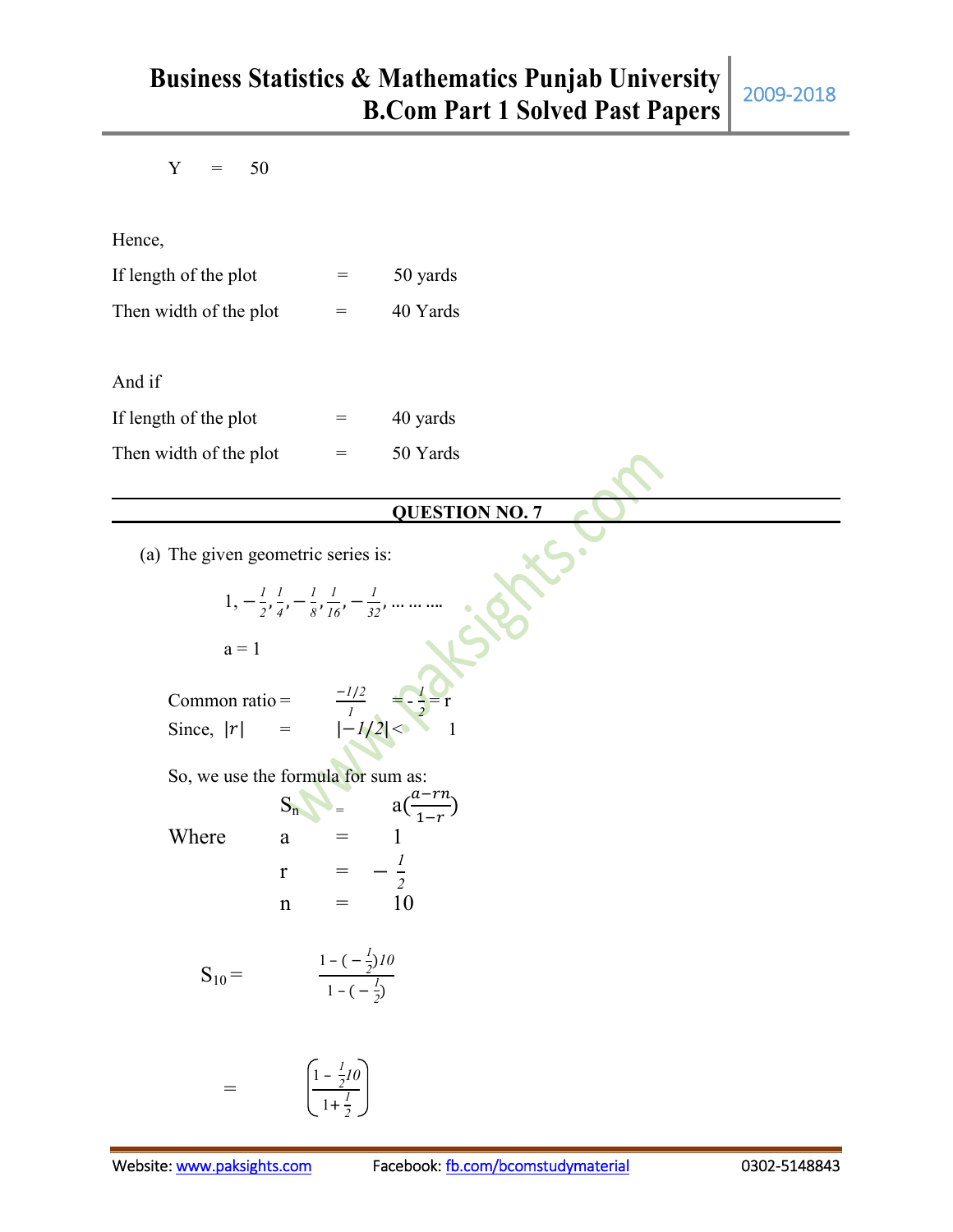$$
= \frac{\frac{(1 - \frac{1}{1024})}{\frac{3}{2}}}{\frac{2}{2}}
$$

$$
= \frac{\frac{(\frac{1024 - 1}{1024})}{\frac{3}{2}}}{\frac{3}{2}}
$$

$$
= \left(\frac{1023}{1024}\right) \times \frac{3}{2}
$$

$$
S_{10} = \left(\frac{341}{512}\right)
$$

Hence, Sum of 10 terms of geometric series is *<sup>341</sup> 512*

(b)  $1<sup>st</sup>$  alternative of the executive  $=$  Rs. 240,000  $2<sup>nd</sup>$  Alternative can be written in monthly sequence for first month ,  $2<sup>nd</sup>$  month ,  $3<sup>rd</sup>$ 

month, etc as below:

Rs. 100, Rs. 200, Rs. 400,…… upto 12 terms.

This makes a geometric sequence where:

a = 
$$
\frac{100}{100}
$$
  
r =  $\frac{200}{100} = 2$   
n = 12

Sum of 12 month salary =  $S_n$ 

$$
lary = S_n = \frac{a(r^n - 1)}{r - 1}
$$
  
= 
$$
\frac{100(2^{12} - 1)}{2 - 1}
$$
  
= 100 (4096-1)  
= 100(4095)  
= Rs. 409,500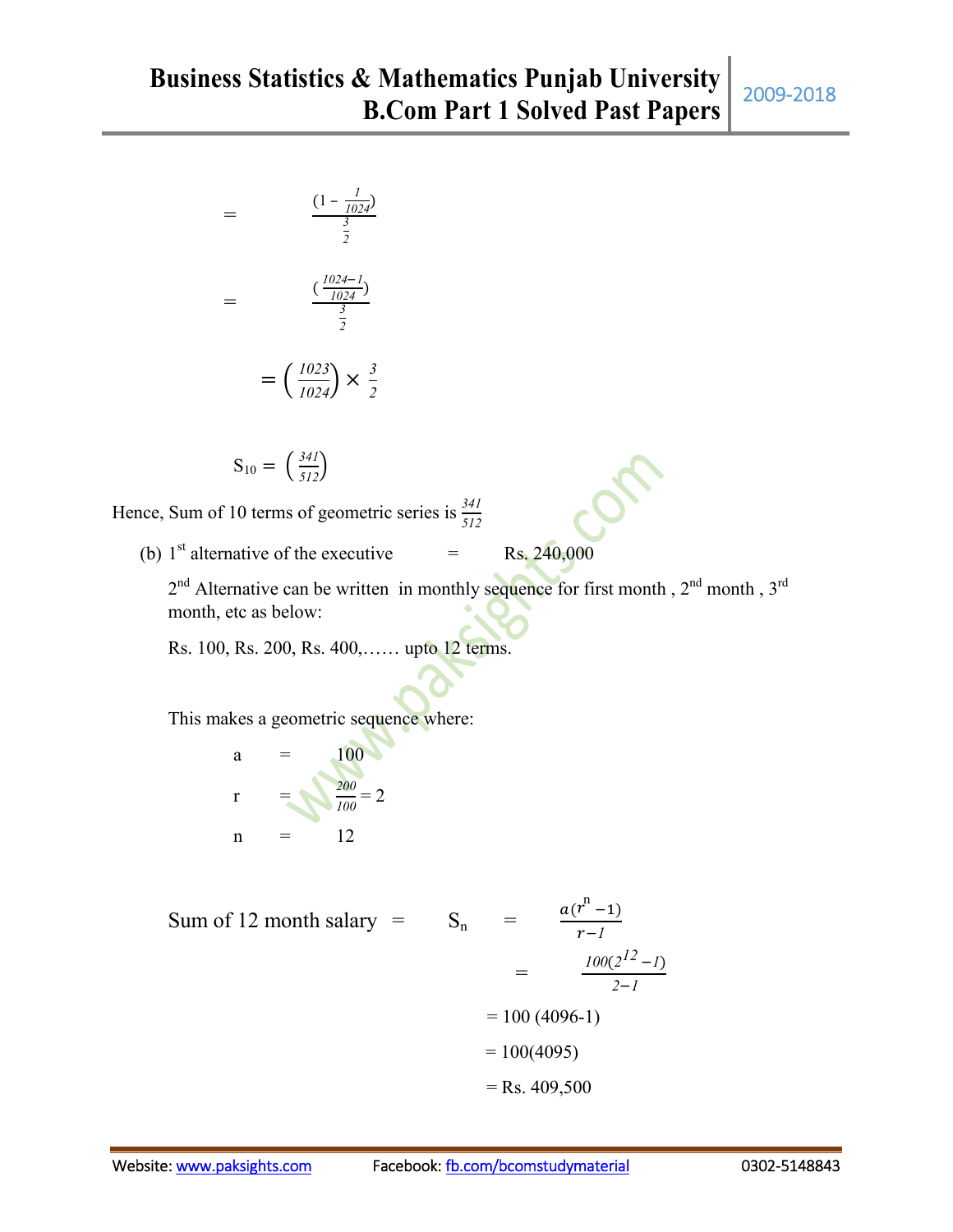| Per year salary for $1st$ alternative          | $=$ | Rs. 240,000 |  |
|------------------------------------------------|-----|-------------|--|
| Per year salary for $2nd$ alternative          | $=$ | Rs. 409,500 |  |
| Since, Rs. $409,500 >$ Rs. 240,000             |     |             |  |
| The executive should prefer $2nd$ alternative. |     |             |  |

| <b>QUESTION NO. 8</b>                                     |                              |  |
|-----------------------------------------------------------|------------------------------|--|
| (a) Principal amount<br>P                                 | $=$ Rs. 4,500                |  |
| Rate of interest for 1 <sup>st</sup> year<br>$\mathbf{r}$ | $= 4\%$                      |  |
| Compound amount after first year                          | $= P(1+r)^n$                 |  |
| Where $m = 1$ We have:                                    | $= 4500 (1+0.04)$            |  |
|                                                           | $= 4500(1.04)$               |  |
|                                                           | $=$ Rs. 4680                 |  |
| Principal amount for $2nd$ Year =                         | $=$ Rs. 4680<br>$P \bullet$  |  |
| Rate of interest for 2 <sup>nd</sup> year<br>$\mathbf{r}$ | $= 5\%$                      |  |
| Compound amount after 2 <sup>nd</sup> year                | $= P(1+r)^n$                 |  |
|                                                           | $= 4680 (1+0.05)$            |  |
|                                                           | $= 4680(1.05)$               |  |
|                                                           | $=$ Rs. 4914                 |  |
| Principal amount for 3 <sup>rd</sup> Year                 | $\mathbf{P}$<br>$=$ Rs. 4914 |  |
| Rate of interest for $3^{rd}$ year r                      | $= 6\%$                      |  |
| Compound amount after $3rd$ year                          | $= P(1+r)^n$                 |  |
|                                                           | $= 4914(1+0.06)$             |  |
|                                                           | $= 4914(1.06)$               |  |
|                                                           | $=$ Rs. 5208.84              |  |
|                                                           |                              |  |
| Hence, Compound interest for 3 Years                      | $5208.84 - 4500$<br>$=$      |  |
| $=$                                                       | Rs. 708.84                   |  |